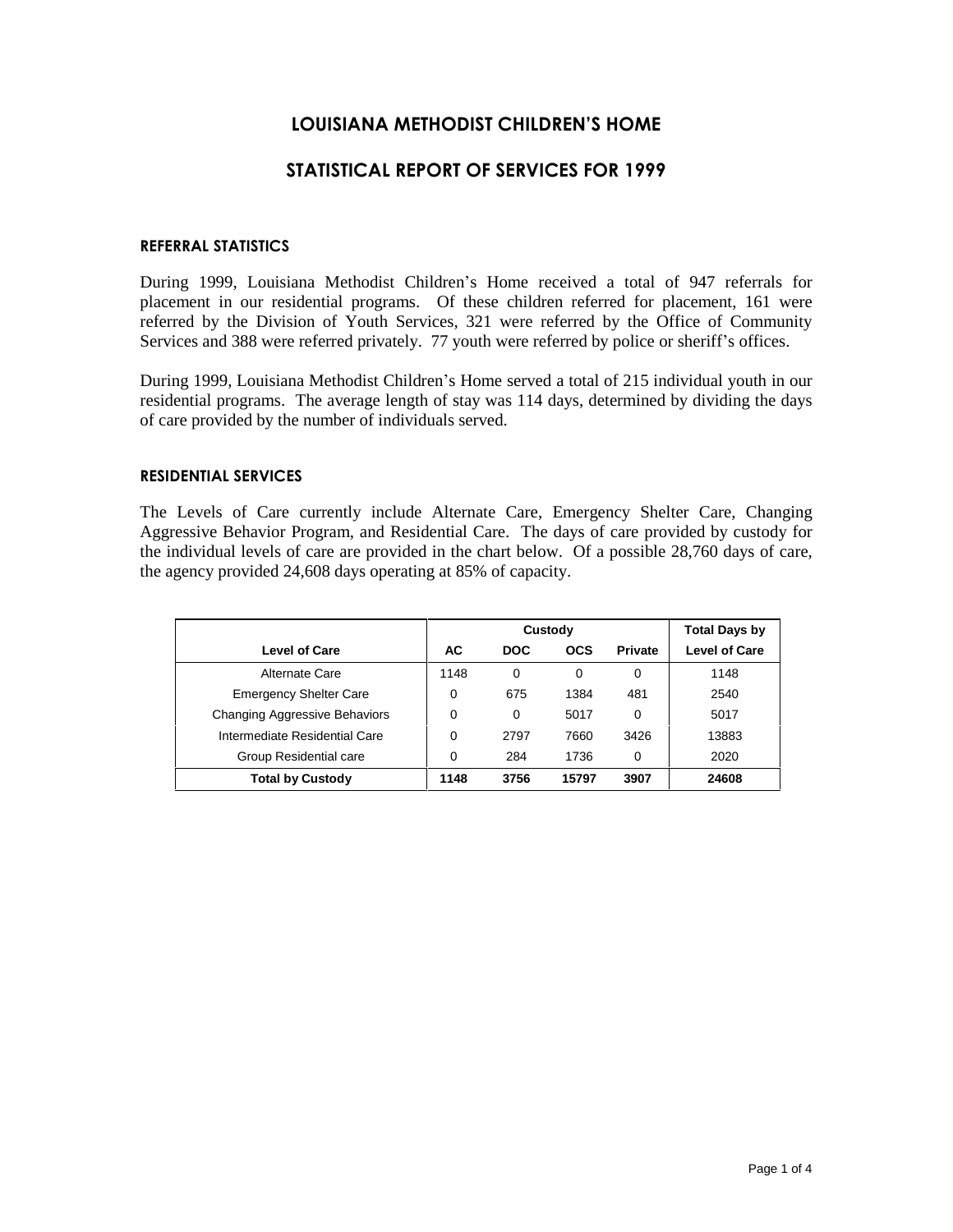Statistics related to the custody, race and gender of our residents is provided below:

|               |       | <b>Black</b> |        | White |      | Other  |       |      | <b>TOTAL</b> |       |      |        |
|---------------|-------|--------------|--------|-------|------|--------|-------|------|--------------|-------|------|--------|
| Custody       | Total | Male         | Female | Total | Male | Female | Total | Male | Female       | Total | Male | Female |
| АC            | 50    | 40           | 10     | 27    | 15   | 12     | 0     | 0    | 0            | 77    | 55   | 22     |
| <b>DOC</b>    | 21    | 6            | 15     | 20    | 10   | 10     | 0     | 0    | 0            | 41    | 16   | 25     |
| <b>OCS</b>    | 37    | 13           | 24     | 31    | 18   | 13     |       | 0    |              | 69    | 31   | 38     |
| PRI           | 6     |              | 4      | 21    | 9    | 12     |       | 0    |              | 28    | 11   | 17     |
| <b>TOTALS</b> | 114   | 61           | 53     | 99    | 52   | 47     | 2     | 0    | 2            | 215   | 113  | 102    |

### **INDIVIDUALS BY RACE, GENDER AND CUSTODY**

### **Custody by Race**

| Race          | АC   | <b>DOC</b> | <b>OCS</b> | <b>PRI</b> |
|---------------|------|------------|------------|------------|
| <b>Black</b>  | 65%  | 51%        | 54%        | 21%        |
| White         | 35%  | 49%        | 45%        | 75%        |
| Hispanic      | 0%   | 0%         | 1%         | 4%         |
| <b>TOTALS</b> | 100% | 100%       | 100%       | 100%       |

## **Percent Private/State by Race**

| Race          | <b>PRI</b> | SТ   |
|---------------|------------|------|
| <b>Black</b>  | 21%        | 58%  |
| White         | 75%        | 42%  |
| Hispanic      | 4%         | 1%   |
| <b>TOTALS</b> | 100%       | 100% |

## **Racial Distribution**

| Race         | %    |
|--------------|------|
| <b>Black</b> | 53%  |
| White        | 46%  |
| Hispanic     | 1%   |
| <b>TOTAL</b> | 100% |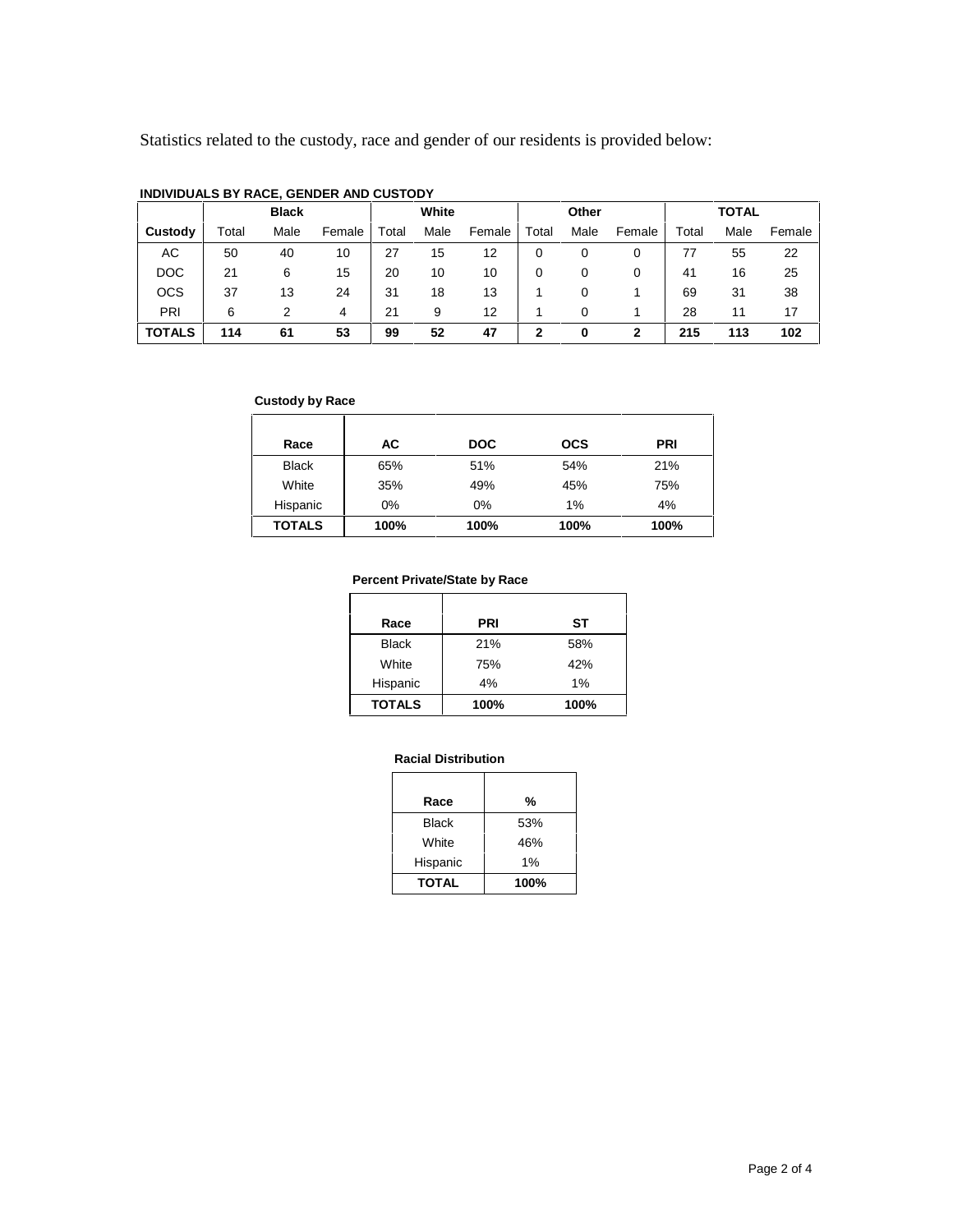## **ADMISSIONS, DISCHARGES, AND LENGTH OF STAY STATISTICS**

Statistics related to the admission and discharge of youth from the different levels of care are presented in the chart below. For purposes of utilization review, these statistics also provide information regarding length of stay by custody and level of care.

|                      |              | <b>Continued</b> | <b>Admitted</b> | <b>Discharged</b> | <b>Contined</b> |                     | Days  | Average    |
|----------------------|--------------|------------------|-----------------|-------------------|-----------------|---------------------|-------|------------|
|                      |              | from             | in              | in                | to              |                     | οf    | <b>LOS</b> |
| <b>Level of Care</b> | Custody      | 1998             | 1999            | 1999              | 2000            | <b>Participants</b> | Care  | (days)     |
| <b>CAB</b>           | <b>OCS</b>   | 12               | 16              | 10                | 18              | 28                  | 5017  | 179.18     |
| <b>AC</b>            | AC           | 0                | 87              | 83                | 4               | 87                  | 1148  | 13.20      |
| <b>ESC</b>           | DOC          | 5                | 27              | 32                | $\mathbf 0$     | 32                  | 675   | 21.09      |
|                      | <b>OCS</b>   | 3                | 51              | 51                | 3               | 54                  | 1384  | 25.63      |
|                      | PRI          | 1                | 17              | 18                | $\mathbf 0$     | 18                  | 481   | 26.72      |
|                      | <b>TOTAL</b> | 9                | 95              | 101               | 3               | 104                 | 2540  | 24.42      |
| <b>RGC</b>           | DOC          | 24               | 22              | 38                | 8               | 46                  | 3081  | 66.98      |
|                      | <b>OCS</b>   | 27               | 40              | 43                | 24              | 67                  | 9396  | 140.24     |
|                      | PRI          | 12               | 17              | 18                | 11              | 29                  | 3426  | 118.14     |
|                      | <b>TOTAL</b> | 63               | 79              | 99                | 43              | 142                 | 15903 | 111.99     |
| <b>GRAND TOTALS</b>  |              | 84               | 277             | 293               | 68              | 361                 | 24608 | 68.17      |

## **INDEPENDENT LIVING**

During 1999, 256 structured classes and seminars were presented to 16-21 year olds. This is an increase of 4% from the 247 classes and seminars taught in 1998. A total of 188 individual youth received services from the Independent Living Program. Children in the care of our agency, other child care agencies and in foster care have attended classes in subjects such as apartment hunting, check writing, banking, nutrition and many other subjects related to living independently. Our staff provide services to a catchment area which covers all of northeast Louisiana, from Lincoln Parish to the Mississippi River.

Each participant in the Independent Living Program receives a pre-test and post-test for independent living skills assessment. During 1998 the average score on pre-tests was 62% with the average on post-tests being 79% for a pre-test/post-test average improvement of 17%.

## **FAMILY DEVELOPMENT CENTER**

During 1999, a total of 1306 individuals were served through the Family Development Center. This is an increase of 10% over the previous year's total of 1253. There were 83 out-patient families yielding a total of 177 individual family members seen in therapy. There were 89 residential clients yielding a total of 237 individual family members seen in therapy. 580 children participated in the violence prevention psycho-educational course taught by Family Development Center staff in Lincoln Parish schools. 29 families involving 222 individuals participated in court-ordered family evaluation services. The Family Development Center staff also spoke to various groups off campus totalling 90 individuals.